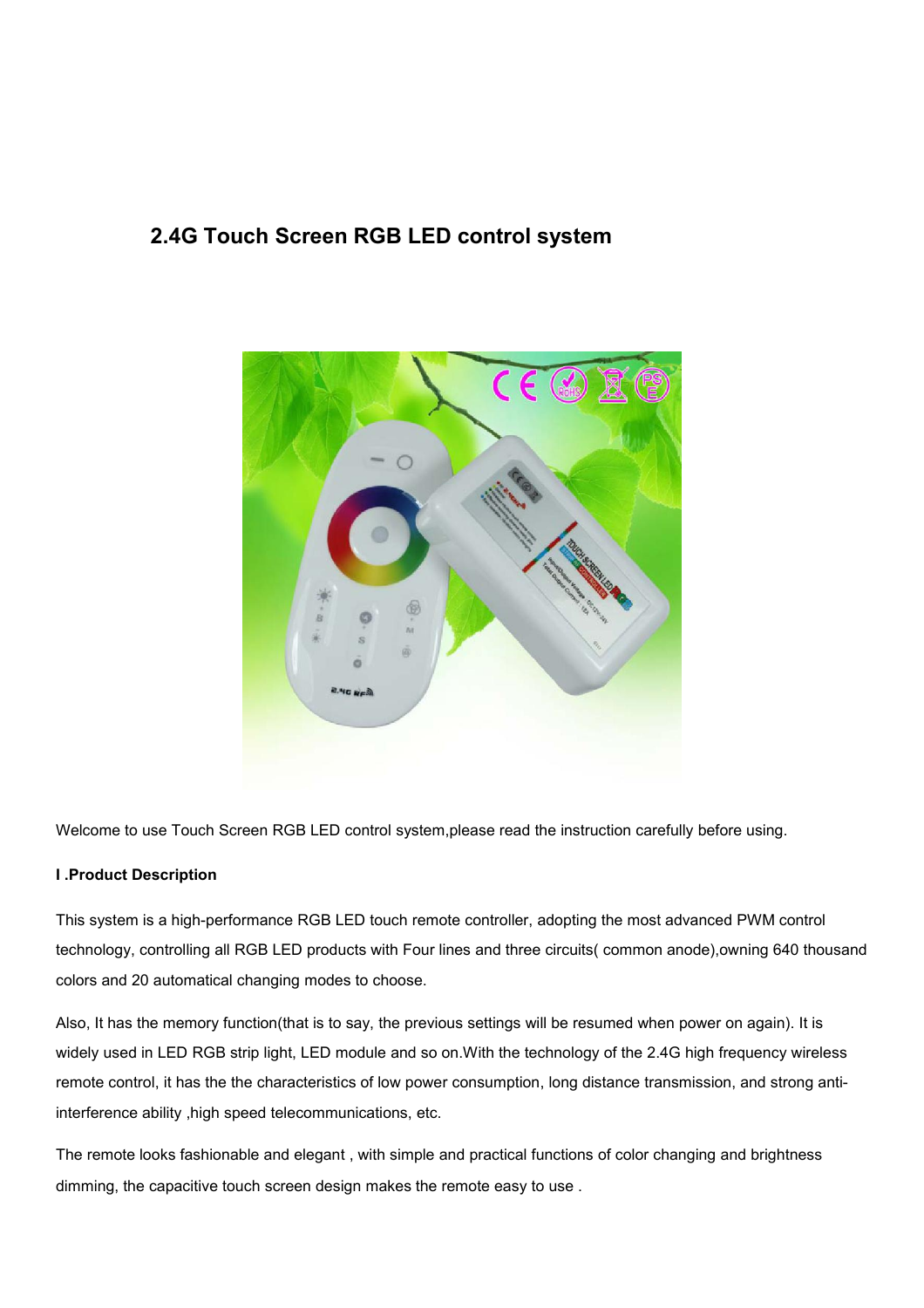The modular design and easy screwed terminals enable the controller easy to match with all kinds of LED light products.

## **II. Technical Date**

| Remote     | <b>Size</b>                   | 110×52×20mm                      |
|------------|-------------------------------|----------------------------------|
|            | Power                         | AAA×2                            |
|            | <b>Material</b>               | <b>ABS</b>                       |
|            | <b>Fabrication processing</b> | Multicolor printing & UV varnish |
| controller | size                          | 85×45×23mm                       |
|            | Working voltage               | $12V \sim 24V$                   |
|            | Control way                   | R G B three channels             |
|            | Max load per channel          | 6A                               |
|            | <b>Output Connection</b>      | Common anode                     |
|            | <b>Telecontrol distance</b>   | 20--30 meters                    |
|            | Programs                      | 20 kinds                         |

## **III. Function of keys**

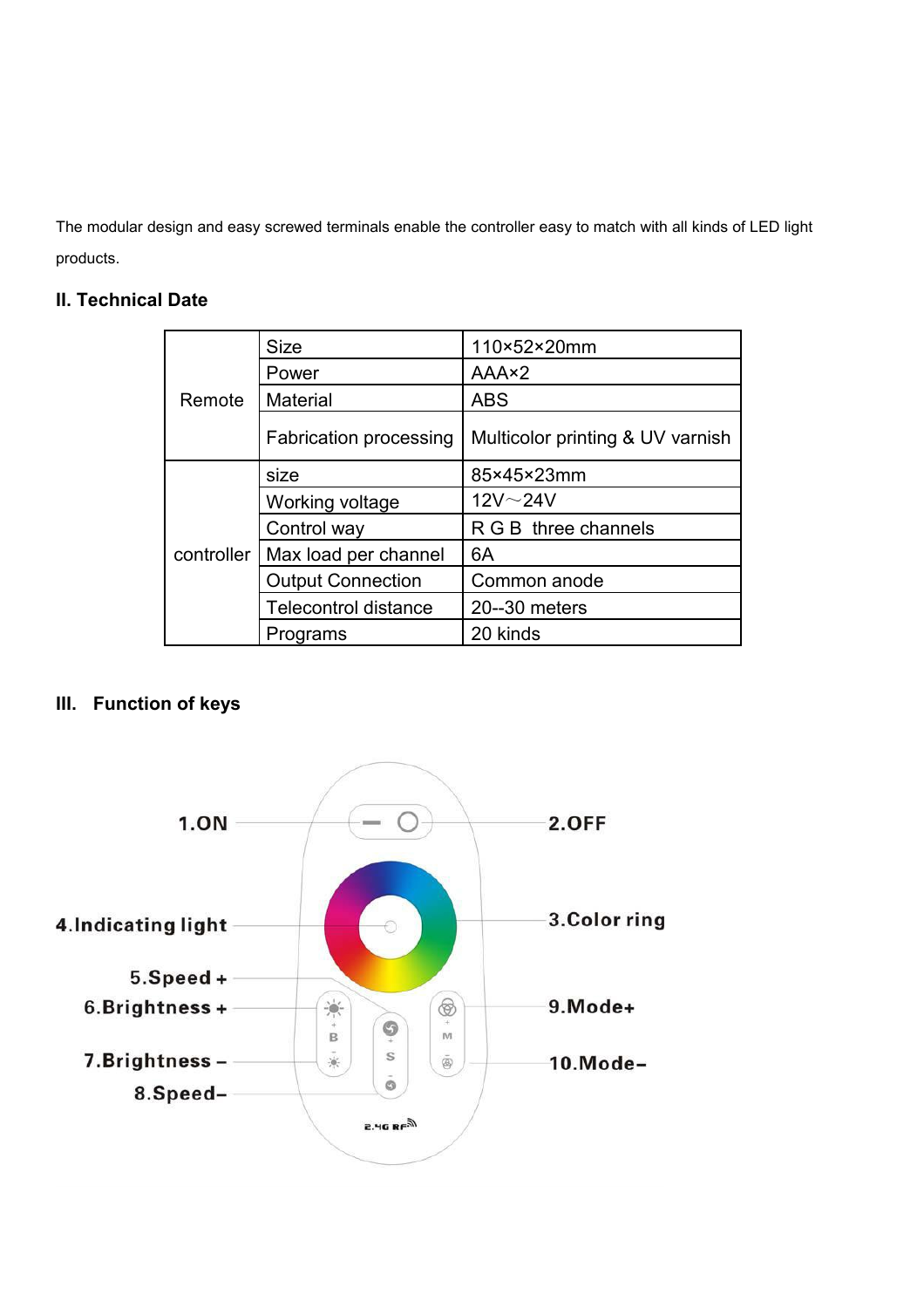# **IV. Program List**

| <b>Number</b>           | <b>Mode</b>                                 | <b>Brightness state</b> | <b>Speed state</b> |
|-------------------------|---------------------------------------------|-------------------------|--------------------|
| 1                       | Static white color                          | Adjustable              | Unadjustable       |
| $\sqrt{2}$              | White color gradual changes                 | Adjustable              | Adjustable         |
| $\sqrt{3}$              | All colors gradual change                   | Adjustable              | Adjustable         |
| $\overline{\mathbf{4}}$ | Red/green/ blue three colors gradual change | Adjustable              | Adjustable         |
| $\mathbf 5$             | Seven colors jump to change                 | Adjustable              | Adjustable         |
| $\,6$                   | Three colors jump to change                 | Adjustable              | Adjustable         |
| $\overline{7}$          | Red/ green jumps to change                  | Adjustable              | Adjustable         |
| $\bf 8$                 | Red/blue jumps to change                    | Adjustable              | Adjustable         |
| $\boldsymbol{9}$        | Blue/green jumps to change                  | Adjustable              | Adjustable         |
| 10                      | White color frequently blinks               | Adjustable              | Adjustable         |
| 11                      | White color glitters                        | Adjustable              | Adjustable         |
| 12                      | Red color frequently blinks                 | Adjustable              | Adjustable         |
| 13                      | Red color glitters                          | Adjustable              | Adjustable         |
| 14                      | Green color frequently blinks               | Adjustable              | Adjustable         |
| 15                      | Green color glitters                        | Adjustable              | Adjustable         |
| 16                      | Blue color frequently blinks                | Adjustable              | Adjustable         |
| 17                      | Blue color glitters                         | Adjustable              | Adjustable         |
| 18                      | Yellow color frequently blinks              | Adjustable              | Adjustable         |
| 19                      | Yellow color glitters                       | Adjustable              | Adjustable         |
| 20                      | <b>Circulation mode</b>                     |                         |                    |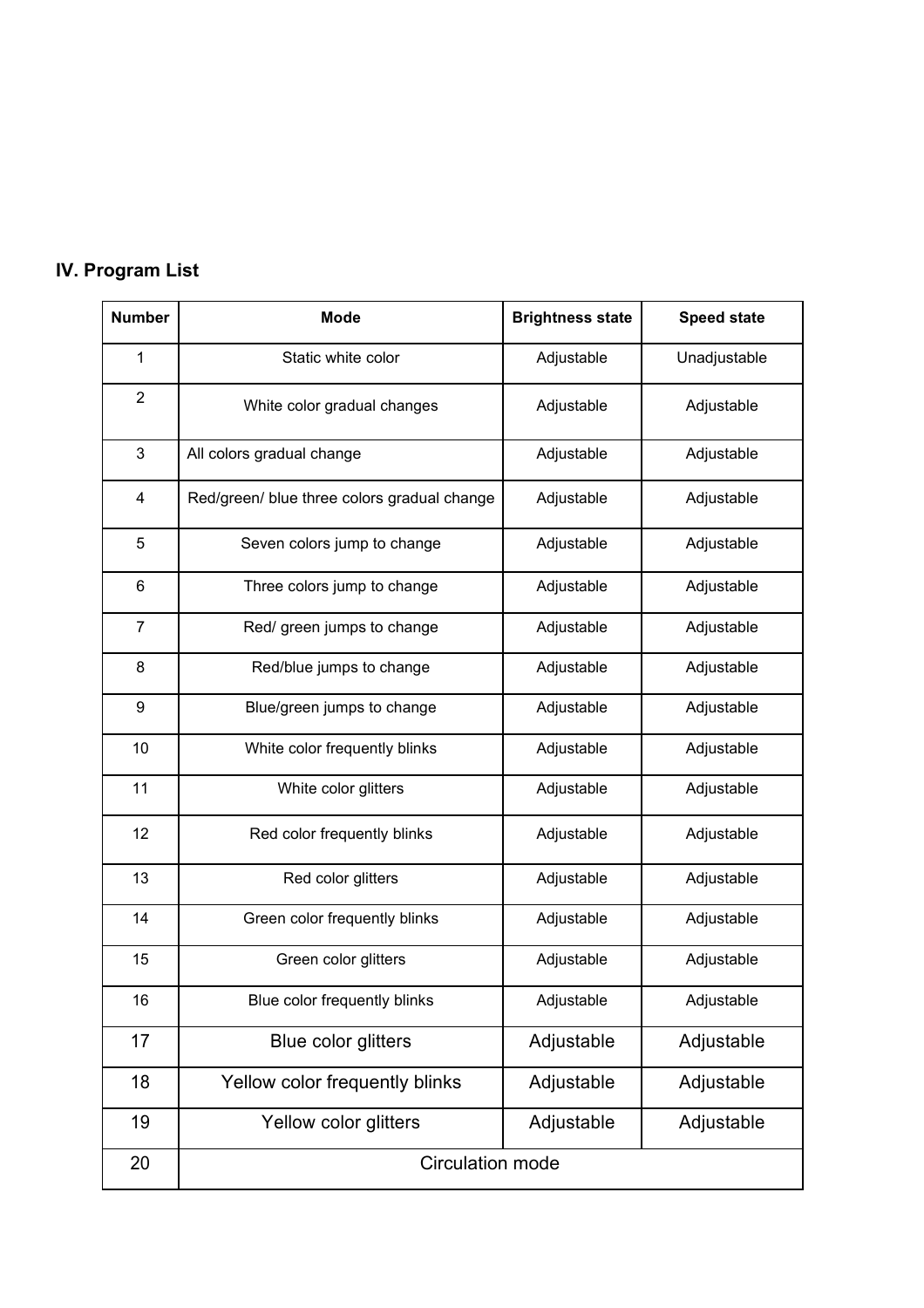## **V.Programming(code clearing and code matching )**

## **Code matching :**

For a new kit ( remote& controller), the remote can work only when it is programmed to the controller.

Please follow the below instructions:

Correctly connect between power supply, LED controller and LED load.

Switch off the power, then switch on again, and press key 5 once (within 3 seconds) the

moment you see the light is on.The LED light blinks twice slowly when it is done.

#### **Code clearing :**

The code can be cleared as needed.

The kit (remote and controller) will stay in the original state after code clearing.

It can work when code matching is done.

Please follow the below instructions:

Correctly connect between power supply, LED controller and LED load.

Switch off the power, then switch on again, and long press key 5(within 3 seconds)

the moment you see the light is on.The LED light blinks nine times swiftly when it is done.

#### **Attention:**

1.The regular product for sale is a kit (remote and controller).

The user can re-programme freely as needed. One remote can control countless controllers, but one controller can only be controlLED by four remotes (Max).

2. Please check the battery installation and controller(totally discharge the power), when you programme after switching off and switching on.